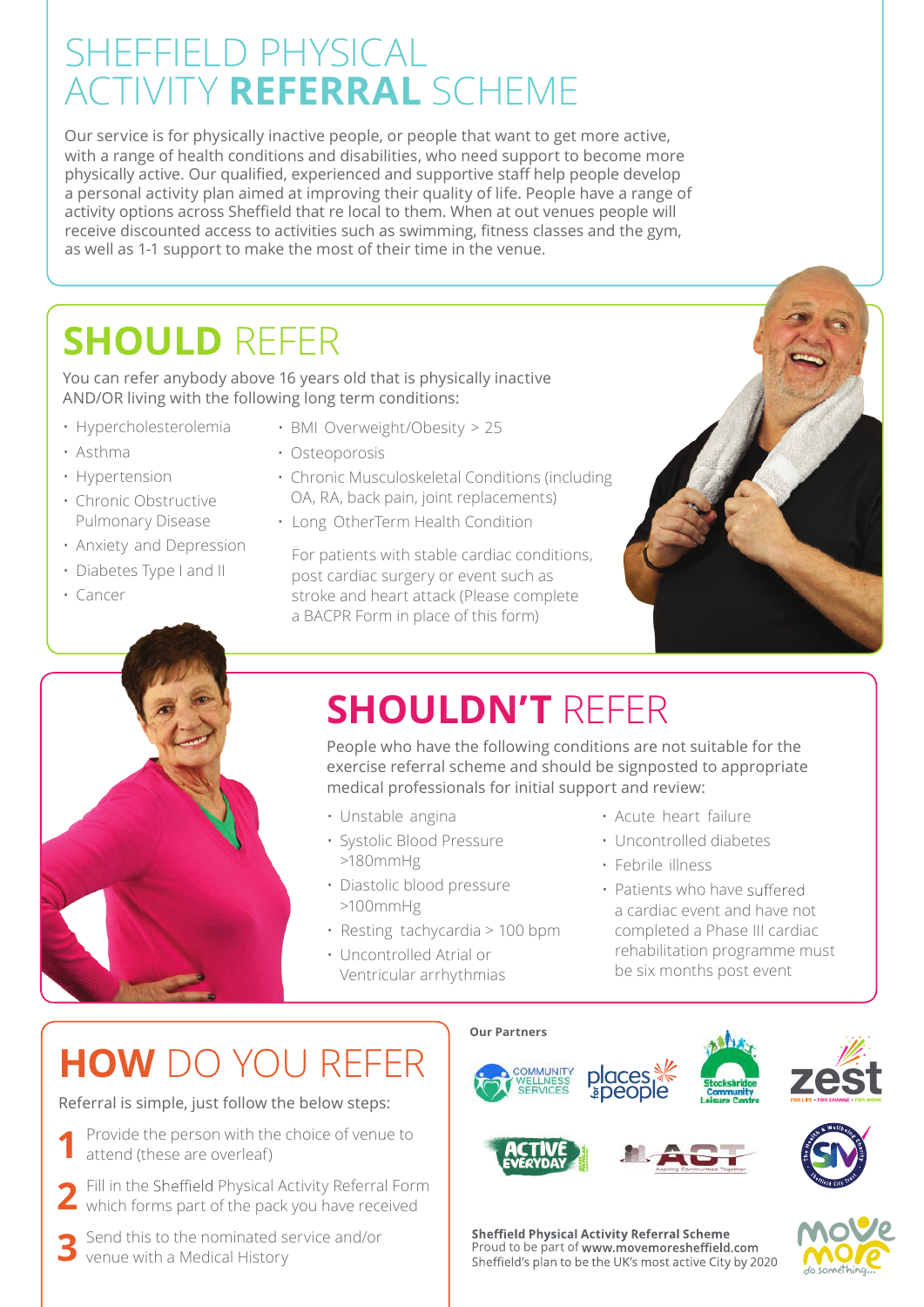## THE **VENUES**



#### **Physical Activity Referral Team (all venues)**

**Graves Tennis and Leisure Centre** Bochum Parkway, S8 8JR Tel: 0114 283 9900

**Wisewood Sports Centre** Laird Road, S6 4BS Tel: 0114 233 5457

**Thorncliffe Health & Leisure Centre** Pack Horse Lane, High Green, S35 3HY Tel: 0114 284 4890



**Physical Activity Referral Team** Email: jean.kirby@zestcommunity.co.uk Tel: 0114 270 2040 ext 225 Fax: 0114 399 8004

**The Zest Centre** 18 Upperthorpe, S6 3NA



Email: gpreferral@actsheffield.com Tel: 0114 243 4340 **Physical Activity Referral Team**

**ACT Firvale Centre 2nd floor** Earl Marshal Rd Sheffield S4 8LB



**Physical Activity Referral Team** Please send all referrals to:

Community Wellness Services, SOAR Works, 14 Knutton Rd, S5 9NU

Email: info@communitywellnessservices.co.uk Tel: 0114 553 7807



#### **Physical Activity Referral Team (all venues)**

Email: exercisereferral@siv.org.uk Tel: 0114 257 4426

**Ponds Forge International Sports Centre** Sheaf Street, S1 2BP

**Hillsborough Leisure Centre** Beulah Road, S6 2AN

**Concord Sports Centre** Shiregreen Lane, S5 6AE

**Springs Leisure Centre** East Bank Road, S2 2AL

**Heeley Pool** Broadfield Road, S8 0XQ



#### **Physical Activity Referral Team (only available for people affected by cancer)**

Email: Activeeveryday@shu.ac.uk Tel: 0114 225 5645

**Active Everyday** Collegiate Crescent, S10 2BP



**Physical Activity Referral Team** Email: sdo@stocksbridgeclc.co.uk Tel: 0114 288 3792

**Stocksbridge Community Leisure Centre** Moorland Drive, Stocksbridge, Sheffield, S36 1EG

**Sheffield Physical Activity Referral Scheme** Proud to be part of www.movemoresheffield.com<br>Sheffield's plan to be the UK's most active City by 2020

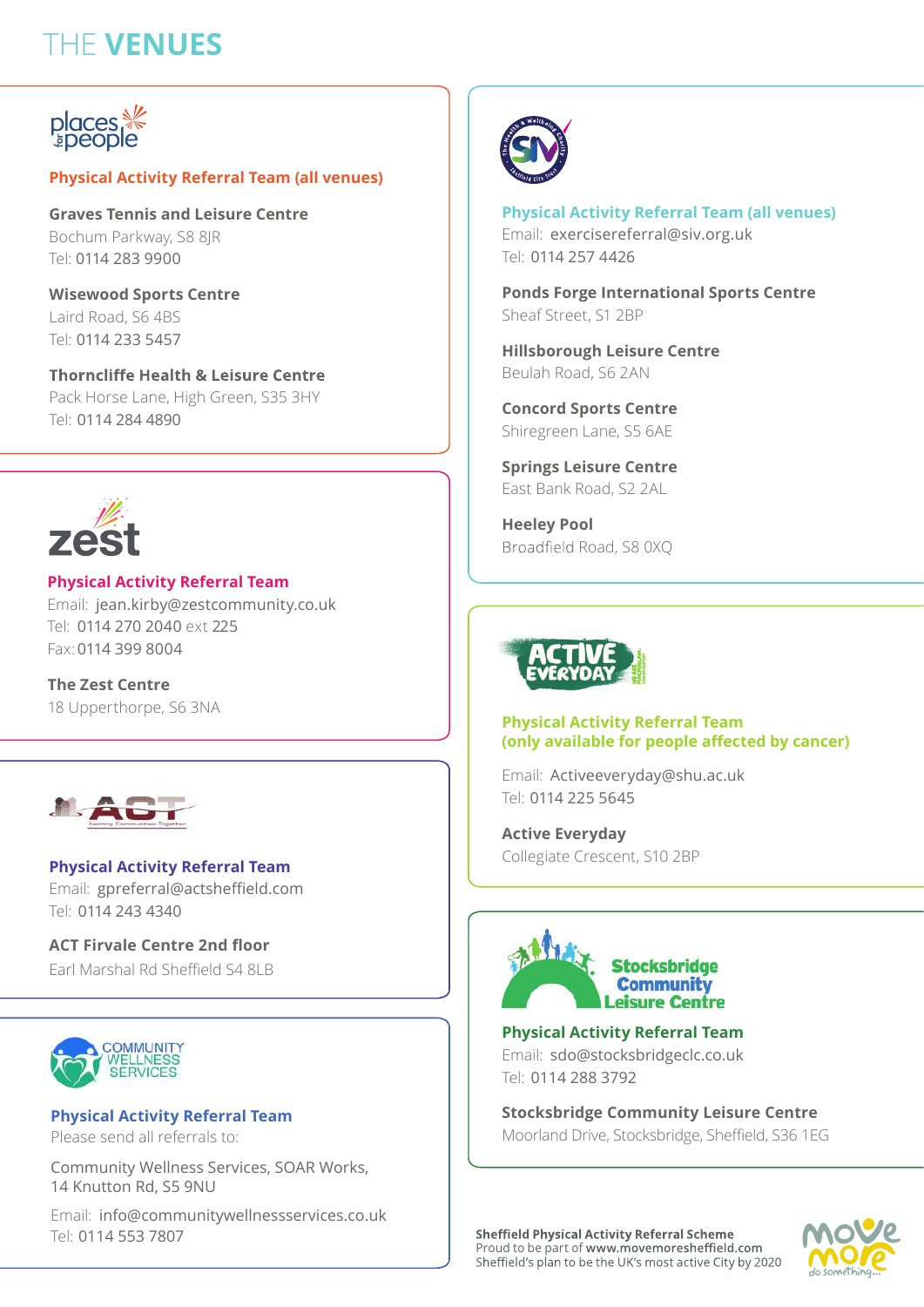### THE **VENUES**

**PLEASE SEND REFERRALS TO EACH PROVIDER AT THE BELOW ADDRESS AND TICK THE PREFERRED VENUES:**



#### **Physical Activity Referral Team (all venues) Please tick chosen venue:**

#### Exercise Referral Team

**Graves Tennis and Leisure Centre** Bochum Parkway, S8 8JR Tel: 0114 283 9900

Exercise Referral Team

**Wisewood Sports Centre** Laird Road, S6 4BS Tel: 0114 233 5457

Exercise Referral Team

**Thorncliffe Health & Leisure Centre** Tel: 0114 284 4890 Pack Horse Lane, High Green, S35 3HY



#### **Physical Activity Referral Team**

Email: jean.kirby@zestcommunity.co.uk Tel: 0114 270 2040 ext 225Fax: 0114 399 8004

#### **Please tick chosen venue:**

18 Upperthorpe, Sheffield, S6 3NA **The Zest Centre**



Tel: 0114 288 3792

#### **Physical Activity Referral Team** Email: sdo@stocksbridgeclc.co.uk

**Stocksbridge Community Leisure Centre** Moorland Drive, Stocksbridge, Sheffield, S36 1EG

#### **Please tick chosen venue:**

**Stocksbridge Community Leisure Centre** Moorland Drive, Stocksbridge, Sheffield, S36 1EG



#### **Physical Activity Referral Team (all venues)**

Please send all referrals to:

Concord Sports Centre Shiregreen Lane, S5 6AE

Email: exercisereferral@siv.org.uk Tel: 0114 257 4426

#### **Please tick chosen venue:**

- **Ponds Forge International Sports Centre**
- **Hillsborough Leisure Centre**
- **Concord Sports Centre**
- **Springs Leisure Centre**
- **Heeley Pool**

### **ACTIVE**

#### **Physical Activity Referral Team**

Email: Activeeveryday@shu.ac.uk Tel: 0114 225 5645

#### **Please tick chosen venue:**

**Active Everyday** Collegiate Crescent, S10 2BP

### LAC.

#### **Physical Activity Referral Team**

Email: gpreferral@actsheffield.com Tel: 0114 243 4340

**Please tick chosen venue:**

**ACT Firvale Centre 2nd floor** Earl Marshal Rd Sheffield S4 8LB

#### **Physical Activity Referral Team**

Please send all referrals to:

Community Wellness Services, SOAR Works, 14 Knutton Rd, S5 9NU

Email: info@communitywellnessservices.co.uk Tel: 0114 553 7807

#### **Please tick chosen venue:**

We have sessions near your home or work!